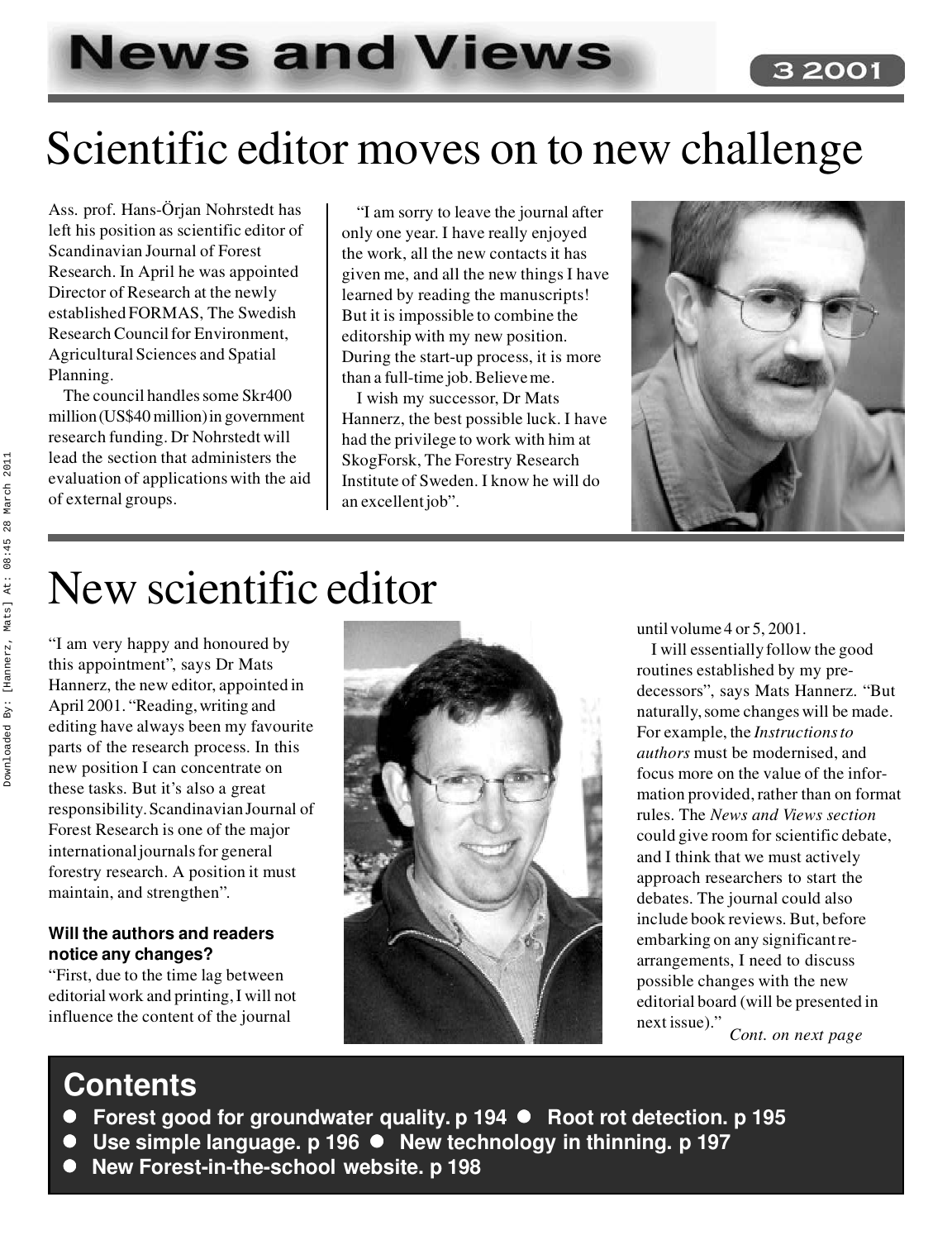#### **What is your role for the journal's finances?**

"Well, as an editor I am not responsible for financial matters, they are issues for Taylor & Francis, the publishing house that owns the journal.

Still it should be emphasised that ScJFR does not receive any governmental or other subsidies. In the long run, the costs of editing, printing, and distribution must be covered by the only sources of income available: subscriptions and charges for excess pages and off-prints.

In order to keep the costs down for the authors, the number of subscriptions must increase. And this is a challenge for me as an editor too, because quality, scientific impact and informative value are such important prerequisites for selling subscriptions".

#### **How do we ensure quality?**

"High scientific value is ensured by attracting the best manuscripts", Mats Hannerz continues. "I think that the

*A pile of unprocessed manuscripts has accumulated recently. But in the near future it will be back to a more normal level.*

speed of the process is important here. I really will try to trim the processing time down to the target time outlined by the former editor in volume 6, 2000\*."

#### **Has the job been what you expected?**

"So far I am very happy about it. The workload is far too high for a part-time position at the moment, but it will become much better when the work that accumulated during the interregnum between myself and the former editor has been cleared".

#### *\* The objective stated in Scandinavian Journal of Forest Research No. 6, 2000, was to reduce the processing time to four months; one month for the review by referees, two months on average for the authors' revisions and finally one month for the editor to handle the paper-work, thoroughly read the manuscript and evaluate the referees' comments.*



#### **About Mats Hannerz**

- Mats Hannerz joined Skog-Forsk in 1988 after two years at the Swedish University of Agricultural Sciences.
- His research has mainly focused on tree breeding and silviculture.
- Between 1994 and 2000 he was responsible for the research program "Regeneration material", involving seed and plant production, seed orchards, vegetative propagation and early testing.
- He is presently one of the two editors of the newsletter PLANT-aktuellt, reporting results from plant production and regeneration research.
- $\bullet$  In 1997–98 he spent a year as a visiting scientist in forest genetics at the University of British Columbia in Vancouver.
- His PhD in forest genetics, awarded in 1999, dealt with genetic testing of frost resistance in Norway spruce.
- He also holds a licentiate in ecology from 1996, awarded for a thesis on the impact of silviculture on flora in its vicinity.

#### **Water companies and forestry co-operate**

In Denmark, more than 99% of the drinking water comes from groundwater basins. There is a growing concern about the groundwater quality from arable land, due to the intensive use of fertilizers and pesticides. The best groundwater comes from forested areas.

The two main water suppliers in Denmark have recently come to an agreement with the Danish Nature and Forest Board, the single biggest forest owner in Denmark. The

ambition is to enhance the "groundwater profile" in afforestation projects. The Government has recently proclaimed an ambition to double the forest area in Denmark.

In the future, water companies may contribute economically to afforestation projects, to ensure that appropriate areas of protected "water-forests" are maintained.

*Source: SKOVEN No. 3 2001*

#### **Norwegian Institute for Forest Research New slimline organisation**

After a turbulent year, NISK, the Norwegian Forest Research Institute, has been re**-**organised. The staff has been reduced, from 134 to 100 on a year-basis over the course of the year.

The research is now divided into two sections:

- One handles traditional forestry concerns, such as forest yield, technology and economy.
- The other considers ecological and environmental issues.

*Source: Norsk Skogbruk 3 2001*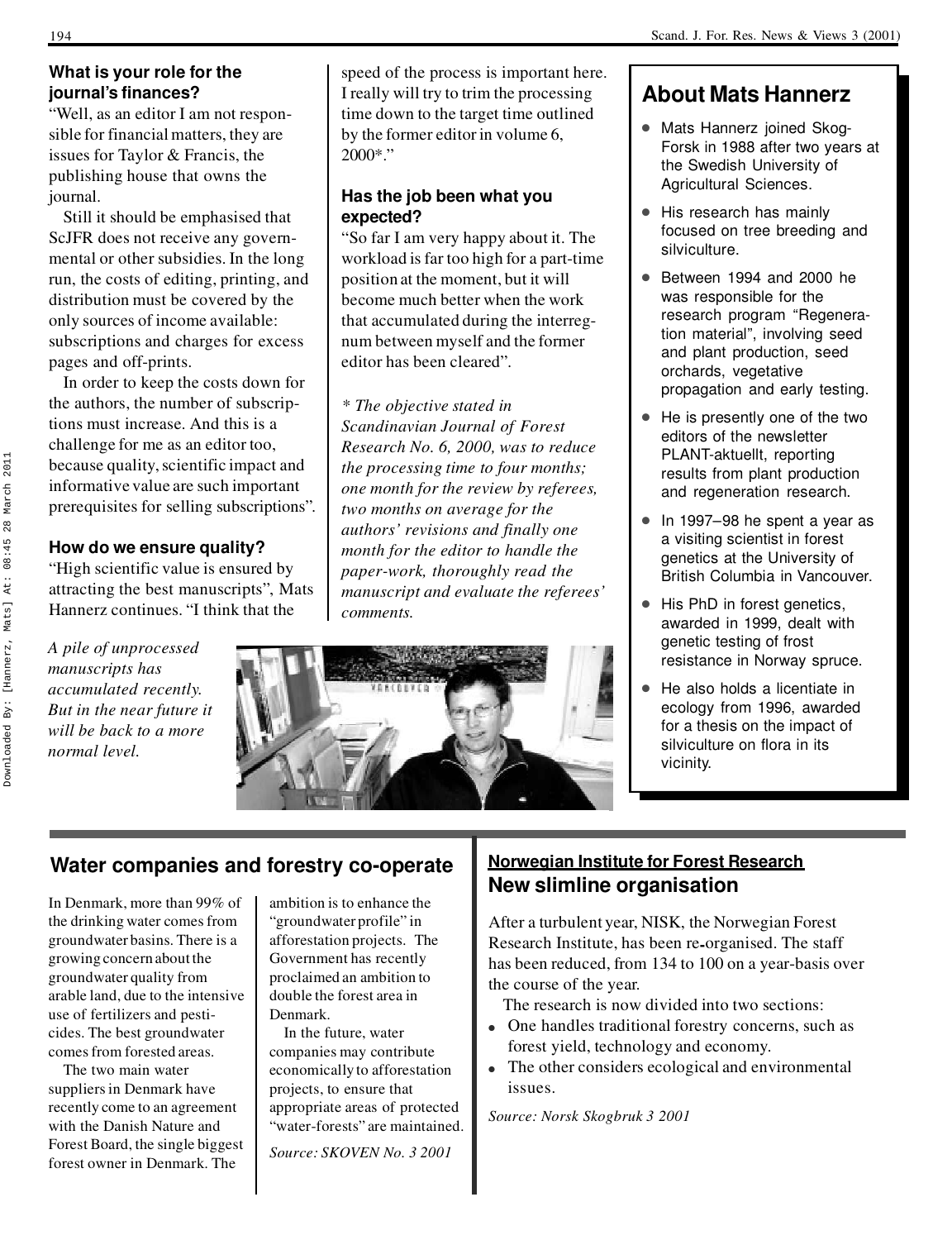## Detection of root rot in standing trees

**Soon, we may be able to determine whether a standing tree has rot or not. A Swedish group has developed a technique capable of detecting root rot in trees.**

The principle is simple, involving measurement of the electrical conductivity between two points on a tree roughly 10 cm apart. Because rotten wood exhibits lower electrical resistance than sound wood, it is easy to determine whether a tree is rotten.

"If we know in advance that the trees in a stand are rotten, we can fell the stand sooner. It will also be easier to value stands more accurately if we know how many stems are affected by rot", says Lars-Göran Sundblad at SkogForsk.

#### **Environmental benefits**

"There are ecological benefits as well. Trees with extensive rot can be marked and retained as tall stubs on a logging site. Standing deadwood trees are in short supply in managed forests and rotten timber is of little value", says Sundblad.

#### **Rotten wood is a good conductor**

"We don't know why rotten trees are better conductors than sound ones," says Sundblad. "It might be because of the enriched concentrations of minerals, such as potassium and manganese, that are found in rotting wood. But it could also be because rotten wood has a higher moisture content—which also reduces its electrical resistance."

*Source: SkogForsk News No. 1 2001.*



*Rotten spruce. Of little value as pulpwood but valuable for conservation if retained as tall stubs. The new method of rot detection will make it easy to identify trees to be retained.*



New natural repellent may protect tomorrow's seedlings

#### **A new substance extracted from pine weevil excrement might be the solution to a major problem.**

The pine weevil (*Hylobius abietis*) is a serious threat to newly planted seedlings. Its feeding on stem bark of young seedlings kills millions and millions of plants every year.

Today, the seedlings are normally treated with an insecticide. But in a few years, this chemical treatment will no longer be allowed in Sweden.

The forestry sector is desperately looking for alternatives, since mortality due to the pine weevil can be as high as 80 to 90% in untreated plantings!

A repellent extracted from pine weevil excrement has been tested for some time in Sweden. The results are very promising. The taste of the repellent prevents the weevil from eating treated plants. The insect probably gets a signal that "someone else has been here before me".

Now, the big challenge is to find a "carrier" for the repellent, a substance capable of preserving its effect for at least a year, and preferably two. And that is not a simple task, since the climate is really tough in a clear-cut area. Field trials have been established, and in a couple of years, we will perhaps have a solution. *More info: www.entom.slu.se/snytbagge*



*Source: PLANTaktuellt No. 1, 2001.*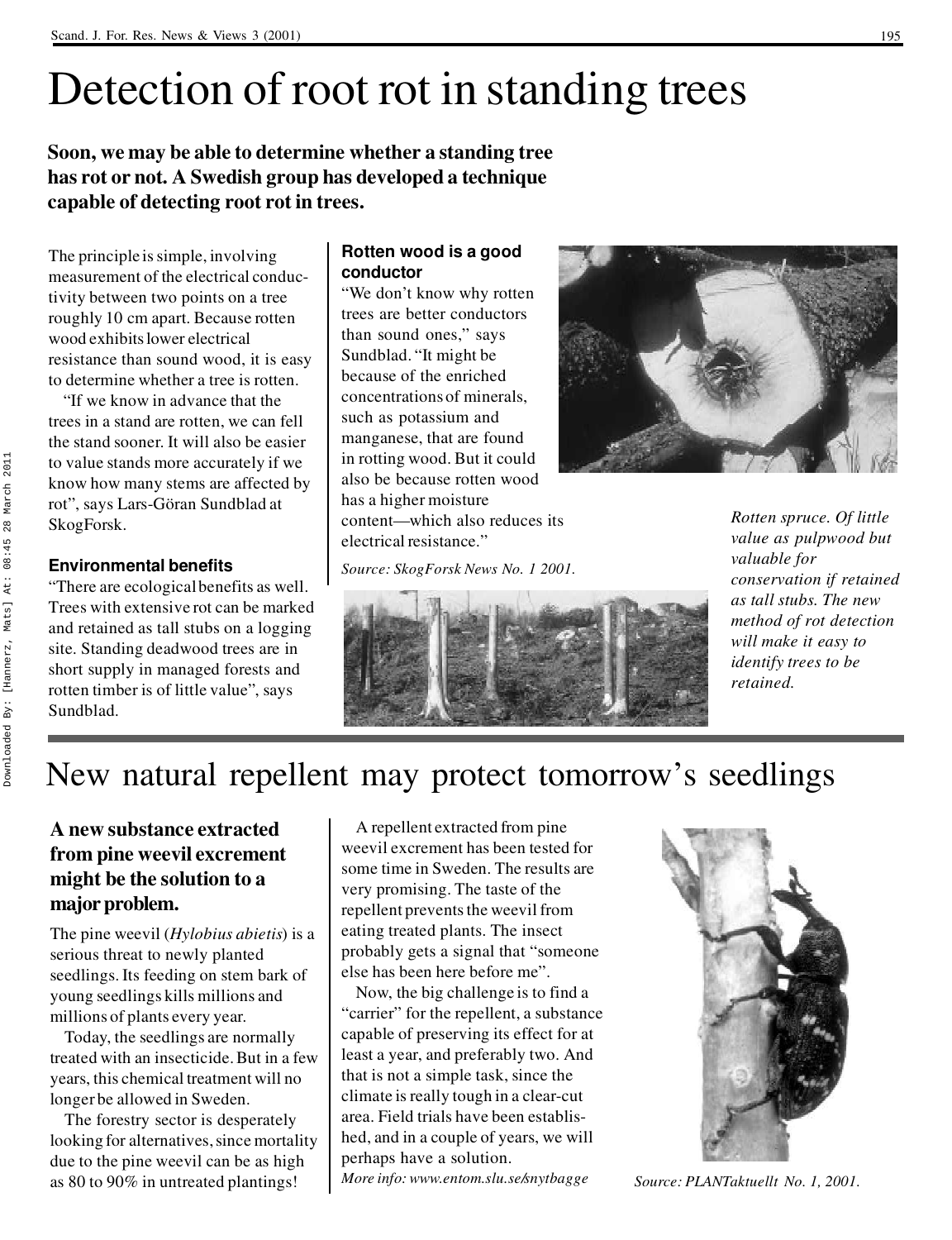### **Message from SNS seminar** Simple language is a necessity



**"Researchers must use clear and simple language and avoid scientific jargon. But the politicians, on the other hand, also have a responsibility. They must tell the researchers when they do not understand the researcher. Use the journalist's favourite question: what do you mean?" This advice was given by the Norwegian scientific journalist Eiliv Flakne, in a Nordic seminar arranged in April.**

Mr. Flaken is employed by the Norwegian Broadcasting Company in Trondheim, and makes popular science TV-programmes. He was invited to the seminar to speak about "How to transfer new scientific results into practical application, and how to improve the dialogue between researchers and politicians."

#### **Eternal conflict**

"It is an eternal conflict", he said. "Researchers and politicians are living in two different worlds. The researcher must be accurate. Everything has to be provable. The details are important. The politicians have opposite needs. They want the essence, the keywords. They have a lot to read before midnight!"

But the researcher and the politician need to communicate", he said. "The researcher is important, since he delivers the basic premises for the politician to consider."

#### **Mass-media for good and bad**

"Mass media–press, radio and TV–are, of course, important. They offer an efficient way to communicate to a lot of people at the same time. But many researchers are suspicious of journalists–and not without reason", he said. "Now and then mass media oversimplify research news and draw too far-reaching conclusions. And for a researcher, losing credibility is one of the worst thing that can happen to you.

But, having more researchers in mass media would be a good thing", he said. "Research is of journalistic interest,

and often researchers can tell us about our future lives. There are some 25,000 researchers in Norway. Perhaps a hundred of them appear in the media. That is far too few", he said.

#### **Simple language**

"The researcher's use of language is important", he repeated. "As a scientific journalist, I know that one single difficult word is enough to make the audience lose the thread–and their interest in the story.

So, when communicating with the public, you must leave behind the scientific jargon, the formulae and complicated theories", he said to the researchers participating in the seminar. "But remember: simple language is not necessarily a banal language!"

#### **Environmental concern**

The seminar was arranged by the SNS, the Nordic Forest Research Cooperative Committee and NKJ (The Joint Nordic Committee for Agricultural Research). It was based on the Nordic Environmental Research Initiative, which was carried out from 1993 to 1997. The background to the initiative was the growing environmental concern in the early 1990s about air pollution, forest decline, nutrient leakage etc.

The extensive research programme engaged more than one hundred researchers in four main projects (see facts).

The aim of the seminar, which attracted some 30 participants, was to inform politicians and decision-makers about the outcome of the project.

Besides Mr. Flakne's lecture, four other presentations were given at the seminar:

- Are the Nordic forests healthy? *Prof. Folke Anderson, Sweden.*
- Nordic forests and Global change *Professor Sune Linder, Sweden*
- Turnover of nitrogen and nitrogen leaching in forest and agricultural ecosystems *Professor Per-Erik Jansson and Tryggve Persson, Sweden*
- $\bullet$  Leaching of phosphorus from arable land *Research manager Lillian Øygarden, Norway*

#### **The projects covered by the Initiative**

- <sup>l</sup> **Project: VITALITET** Imbalanced forest nutrition  vitality measures
- **Project: KLIMA** The likely impact of rising  $CO<sub>2</sub>$  and temperature on Nordic forests at limiting and optimal nutrient supply
- **Project: NORN** Nitrogen Processes in Arable and Forest Soils in the Nordic Countries - Fieldscale modelling and experiments
- <sup>l</sup> **Project: NORPHOS** Nordic research project on losses of dissolved and particulate phosphorus from agricultural land to the aquatic environment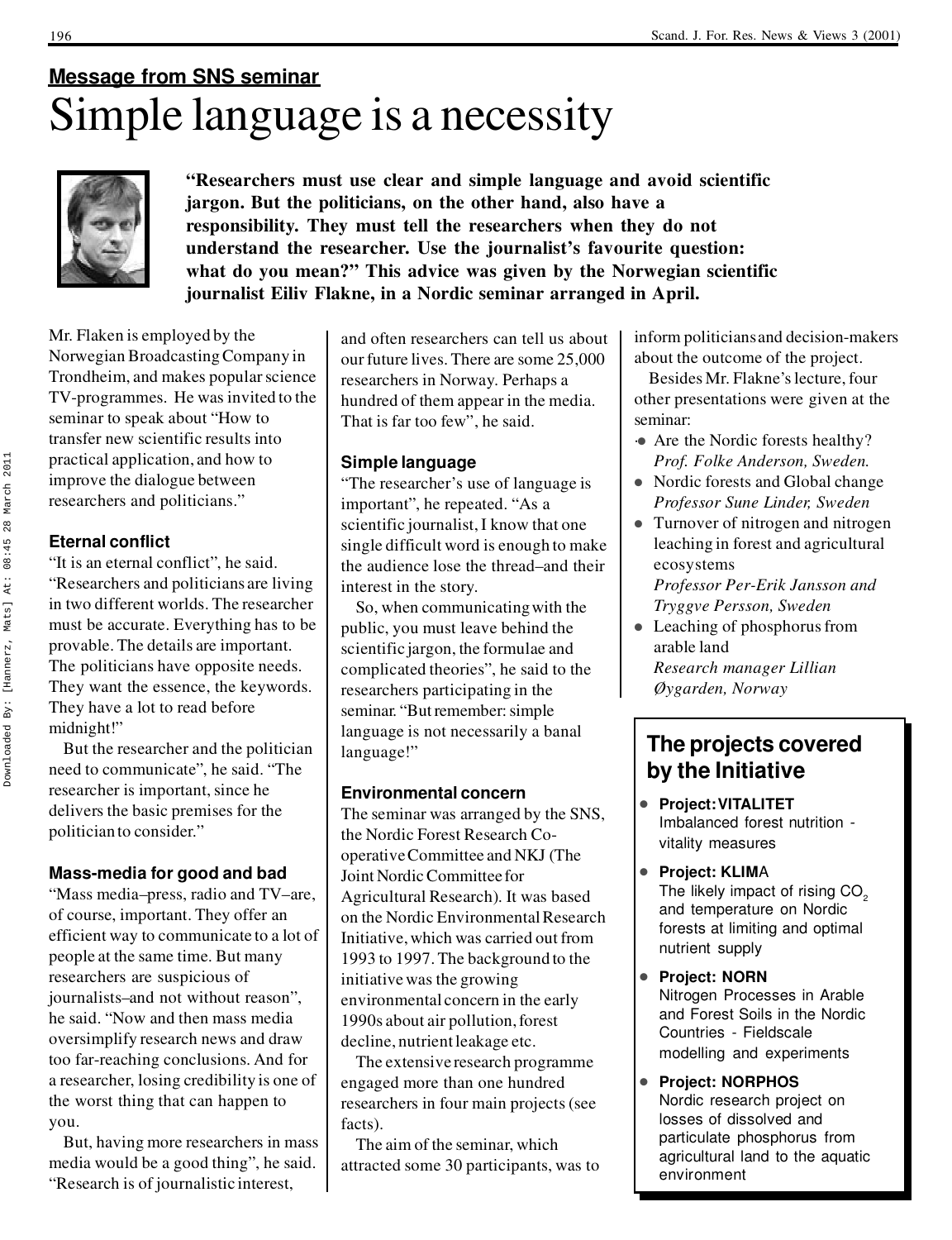### **New SNS-funded project** New thinking in pre-commercial thinning

**In traditional pre-commercial thinning, we cut the stems close to the ground. But why not cut or break the trees at a higher point, say a metre up or so? It is probably cheaper than the traditional technique, and the remaining "living stump" can improve the quality of the main stems, by shading their lower parts. This, in turn, may accelerate the death of their lower limbs. These are the basic hypotheses being tested in a new Nordic research project.**

Pre-commercial thinning is one of the most important operations in silviculture. The goal of young stand management is to improve the profitability of forestry, but productivity in pre-commercial thinning has not increased during the last 30 years.

In a recently initiated SNS-project, researchers from Denmark, Sweden and Finland will study this alternative method. The project synthesises biological, technological and financial considerations of forestry.

In the project the researchers are going to test the following hypotheses:

*i)* pre-commercial thinning by cutting or breaking the tops of secondary stems will give better future timber quality compared to conventional pre-commercial techniques;

- *ii)* raising the cutting or breaking height will facilitate the development of new techniques for pre-commercial thinning;
- *iii)*the costs of pre-commercial thinning using the new technique will be lower than those of conventional methods;
- *iv)* the new method is applicable to both conifer and hardwood stands.

#### **Field experiments**

To test these hypotheses, ongoing field experiments will be revised, new field experiments will be established, and simulations and modelling work will be carried out.

#### **New technology**

Some new cleaning machines and motor-manual tools will be compared with conventional pre-commercial thinning equipment.

#### **Economic analyses**

The study period for economic evaluation is the time from the first pre-commercial thinning to the first commercial thinning. During this period, all costs and revenues of stand treatment will be discounted to time zero by using net present value.

Six to seven researchers in each of the participating countries will be engaged in the project. The research is to be mainly financed by national funding, and SNS is supporting the co-operation between the Nordic countries.

*Project co-ordinator is Prof. P.O. Bäckström, Sweden.*

*New thinking: why not cut or break the trees at a higher point, say a metre up or so?*





*Traditional stump height in precommercial thinning*